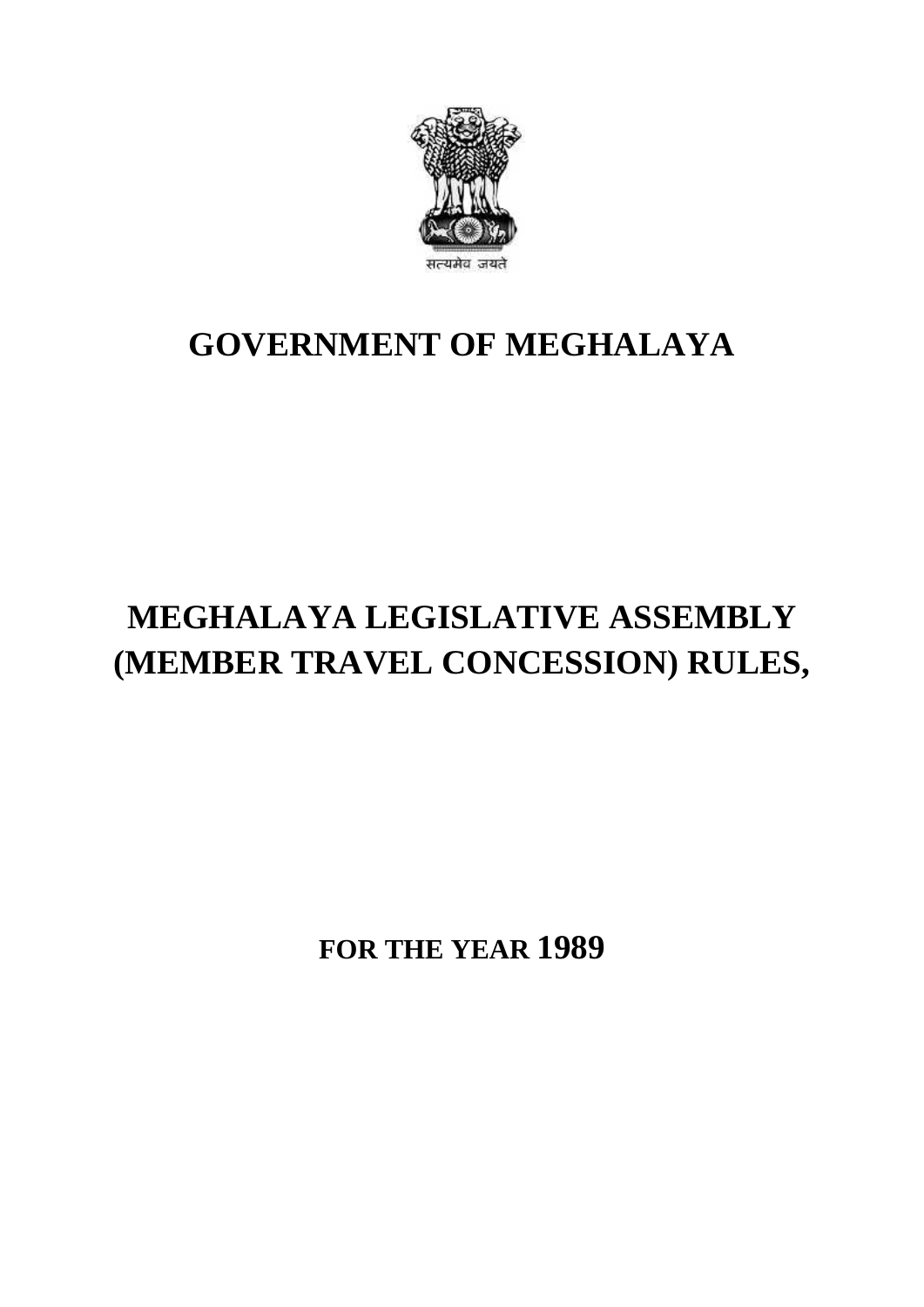**No.FEM.7/88/28** – In exercise of the powers conferred by section 7 of the Legislative Assembly of Meghalaya Members' (Salaries and Allowances) Act, 1972 (Meghalaya Act No. 8 of 1972) as amended by Meghalaya Act No. 17 of 1981, the Governor of Meghalaya is **No.FEM.7/88/28** – In exercise of the power<br>Assembly of Meghalaya Members' (Salaries and Al<br>8 of 1972) as amended by Meghalaya Act No. 17<br>pleased to make the following rules, namely:-

## **THE MEGHALAYA LEGISLATIVE ASSEMBLY**

## **(MEMBERS' TRAVEL CONCESSION) RULES, 1989**

- 1. **Short title and commencement** :- (1) These Rules may be called "The Meghalaya<br>Legislative Assembly (Members' Travel Concession) Rules, 1989". Legislative Assembly (Members' Travel Concession) Rules, 1989". (MEMBERS' TRAVEL CONCESSION) RULES, 1989<br>
Short title and commencement :- (1) These Rules may be called "The Meghalaya<br>
Legislative Assembly (Members' Travel Concession) Rules, 1989".<br>
(2) They shall be deemed to have come
	-
- 2. **Definition** :- In these rules, unless there is anything repugnant in the subject or context-<br>(a) "family members" mean the wife or husband as the case may be, and legitimate
- They shall be deemed to have come into force with effect from 1st December 1981.<br> **finition** :- In these rules, unless there is anything repugnant in the subject or context-<br>
(a) "family members" mean the wife or husband a Member.
	- (b) "Member" means a Member of the Legislative Assembly of Meghalaya and includes the Speaker, Deputy Speaker and Minister.
- 3. **Travel Concession** :- A Member and his family members not exceeding five in number may avail of travel concession once during the term of his office to visit any place in India total by the shortest railway route not exceeding ten thousand kilometres for the includes the Speaker, Deputy Speaker and Minister.<br> **Travel Concession** :- A Member and his family members not exceeding five<br>
may avail of travel concession once during the term of his office to visit a<br>
India total by th **Explanation** :- A Member and his family members not exceeding five in number<br>may avail of travel concession once during the term of his office to visit any place in<br>India total by the shortest railway route not exceeding

Assembly of Meghalaya and ending with the date on which he ceases to hold office. Explanation :- (1) the expression "term of office" means the period beginning with the te of publication of the notification of election of the person as a Member of the Legislative sembly of Meghalaya and ending with the

own and not accompanying the Member on such journey. 4. **Class of Travel and fare** :- The Member and his family members while on travel<br>4. **Class of Travel and fare** :- The Member and his family members while on travel

- concession under these rules shall be entitled to travel by rail in the class to which Grade I Officers are entitled and the cost for the railway fare only shall be reimbursed by the Government of Meghalaya.
- For travelling by road to Gauhati Railway Station from his residence and **Note :-** back the Member shall also be entitled to mileage at rates admissible to Grade I Officer of the State Government.